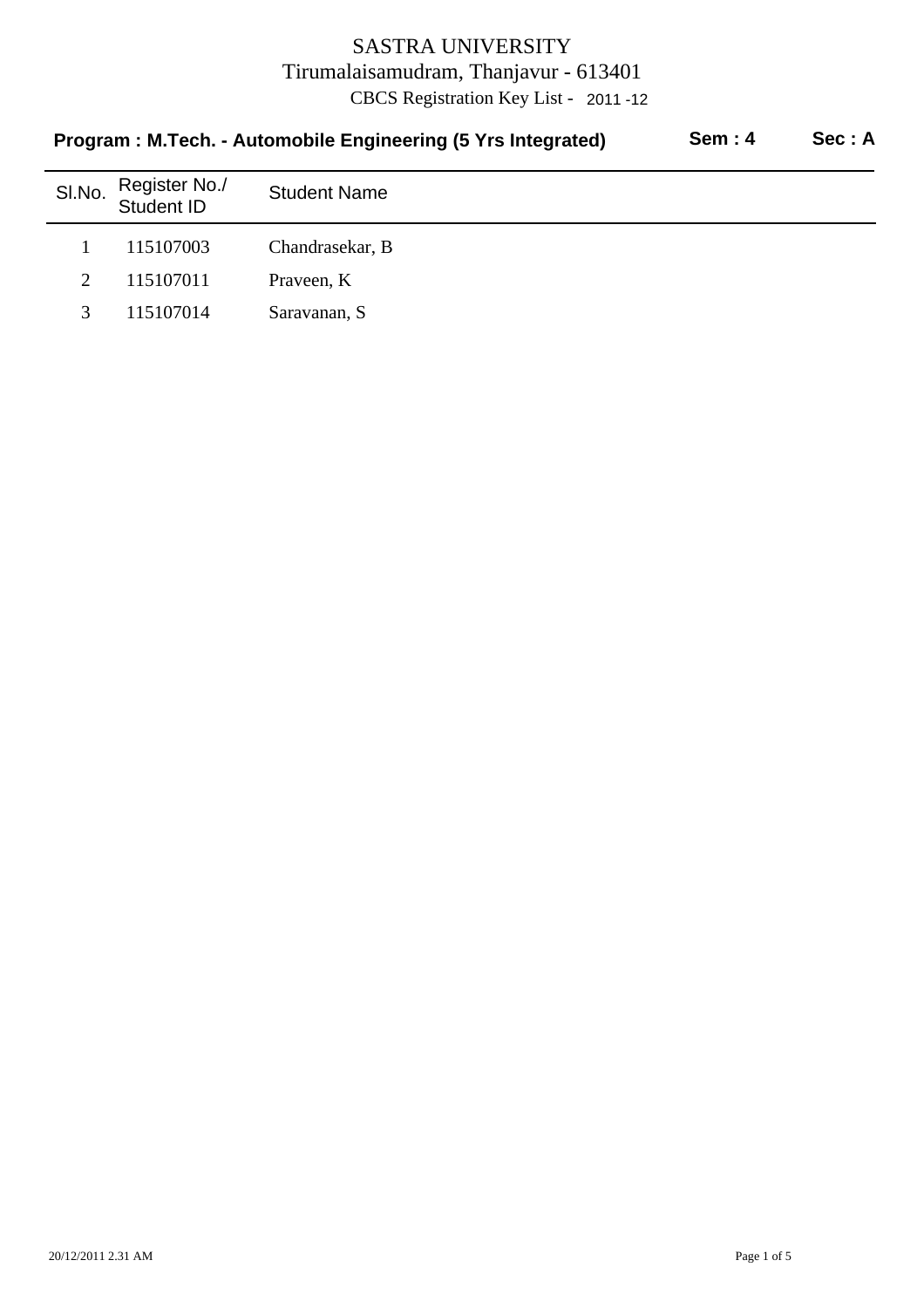|        | Program: M.Tech. - Automobile Engineering (5 Yrs Integrated) | <b>Sem: 4</b>        | Sec : B |  |
|--------|--------------------------------------------------------------|----------------------|---------|--|
| SI.No. | Register No./<br>Student ID                                  | <b>Student Name</b>  |         |  |
|        | 115107002                                                    | Barathy is wanath, S |         |  |
|        | 115107018                                                    | Vigneshwaran, J      |         |  |
|        |                                                              |                      |         |  |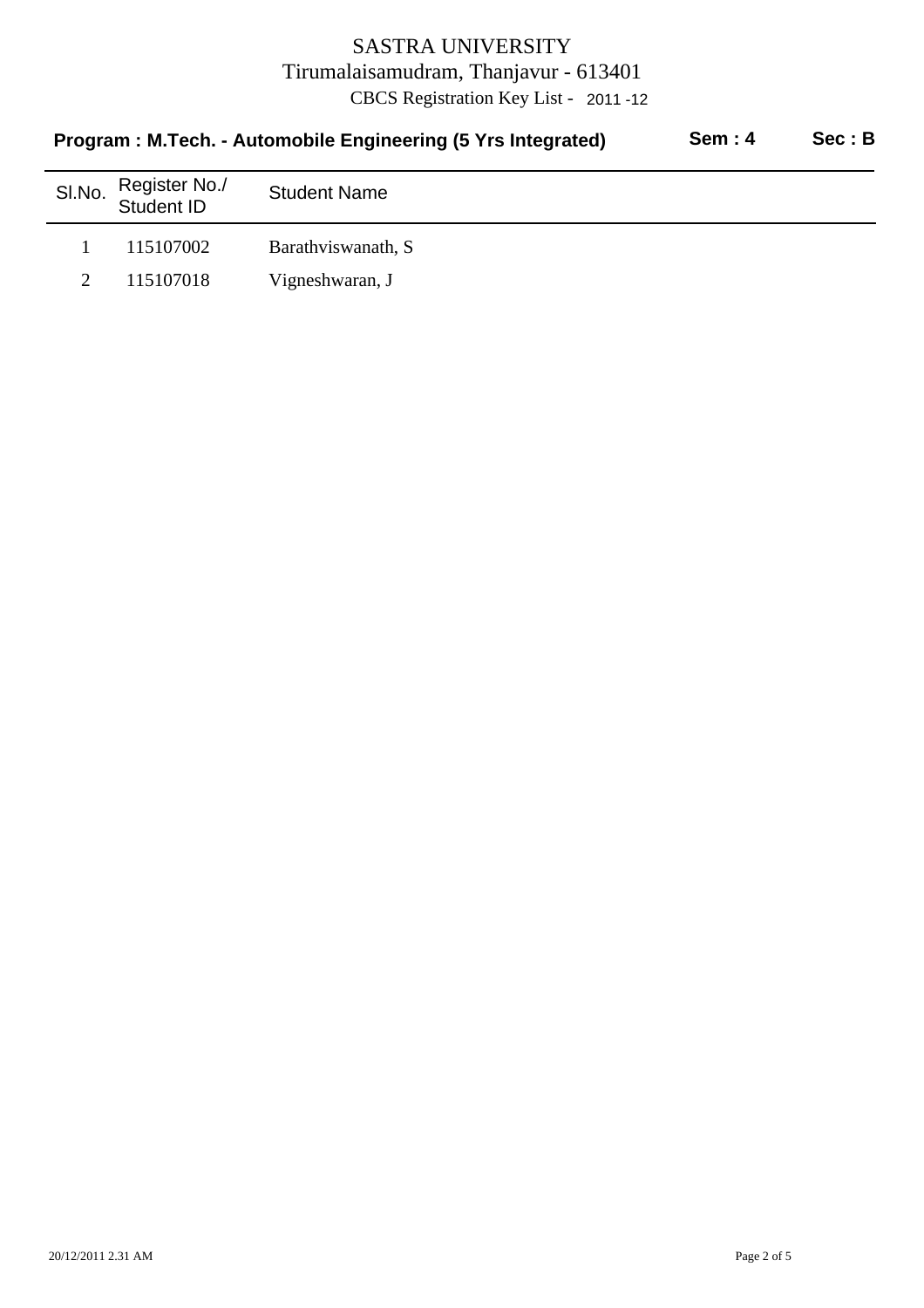| Program: M.Tech. - Automobile Engineering (5 Yrs Integrated) |                             |                     | <b>Sem: 4</b> | Sec: C |
|--------------------------------------------------------------|-----------------------------|---------------------|---------------|--------|
| SI.No.                                                       | Register No./<br>Student ID | <b>Student Name</b> |               |        |
|                                                              | 115107004                   | Eshwar Sondhi       |               |        |
| 2                                                            | 115107008                   | Kokila, M           |               |        |
| 3                                                            | 115107016                   | Varun, G B          |               |        |
| $\overline{4}$                                               | 115107019                   | Vijayarajaa, AR     |               |        |
| 5                                                            | 115107020                   | Vikneswaran, M      |               |        |
| 6                                                            | 115107021                   | Yarlagadda Anirudh  |               |        |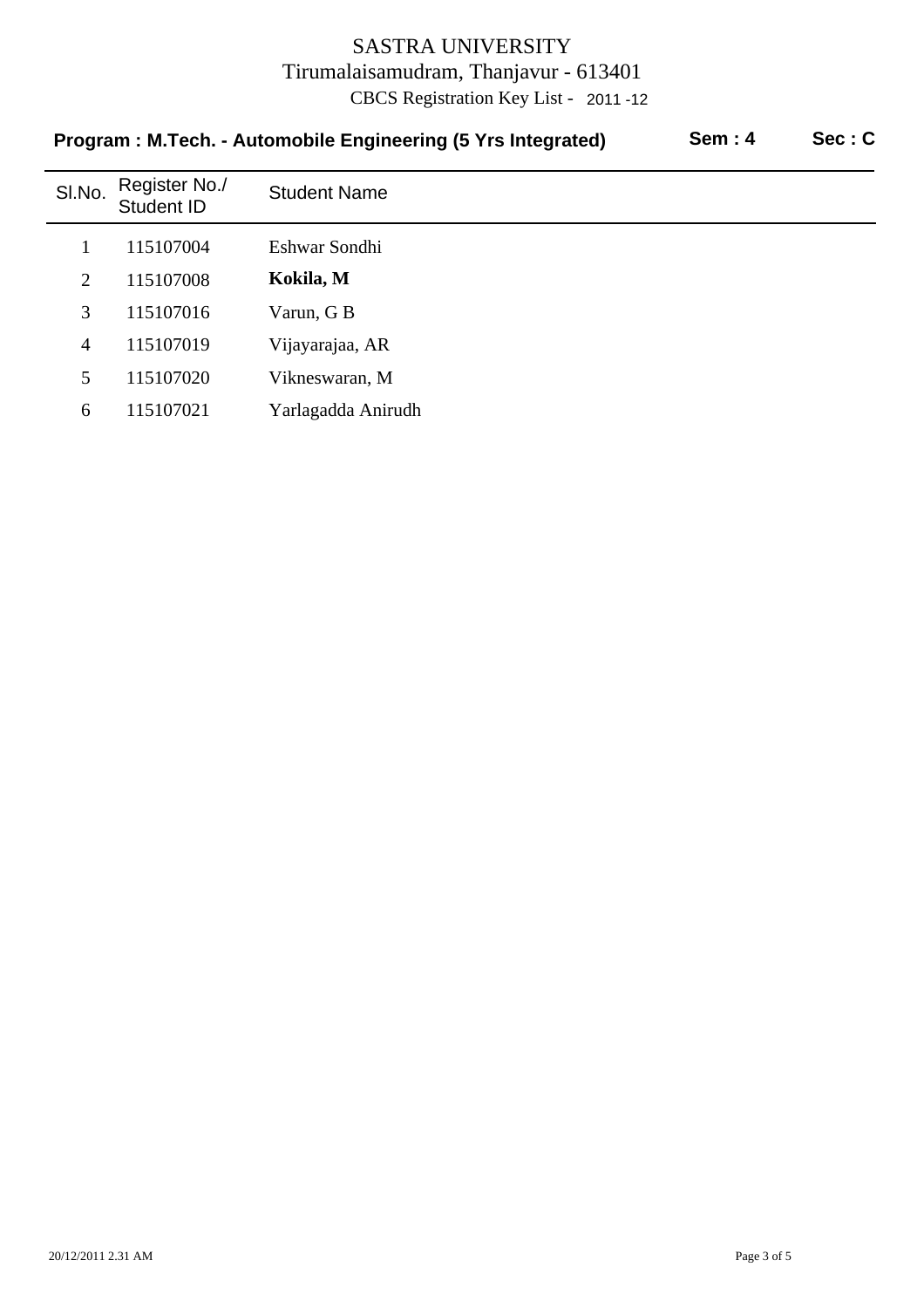|                | Program: M.Tech. - Automobile Engineering (5 Yrs Integrated) | <b>Sem: 4</b>              | Sec: D |  |
|----------------|--------------------------------------------------------------|----------------------------|--------|--|
| SI.No.         | Register No./<br>Student ID                                  | <b>Student Name</b>        |        |  |
|                | 115107001                                                    | Arun Kalyana Sundaram, A   |        |  |
| 2              | 115107005                                                    | Gudi Sandeep               |        |  |
| 3              | 115107007                                                    | Karthik, V                 |        |  |
| $\overline{4}$ | 115107009                                                    | Kuppala Bhanuprakash Reddy |        |  |
| 5              | 115107012                                                    | Raguraam, S                |        |  |